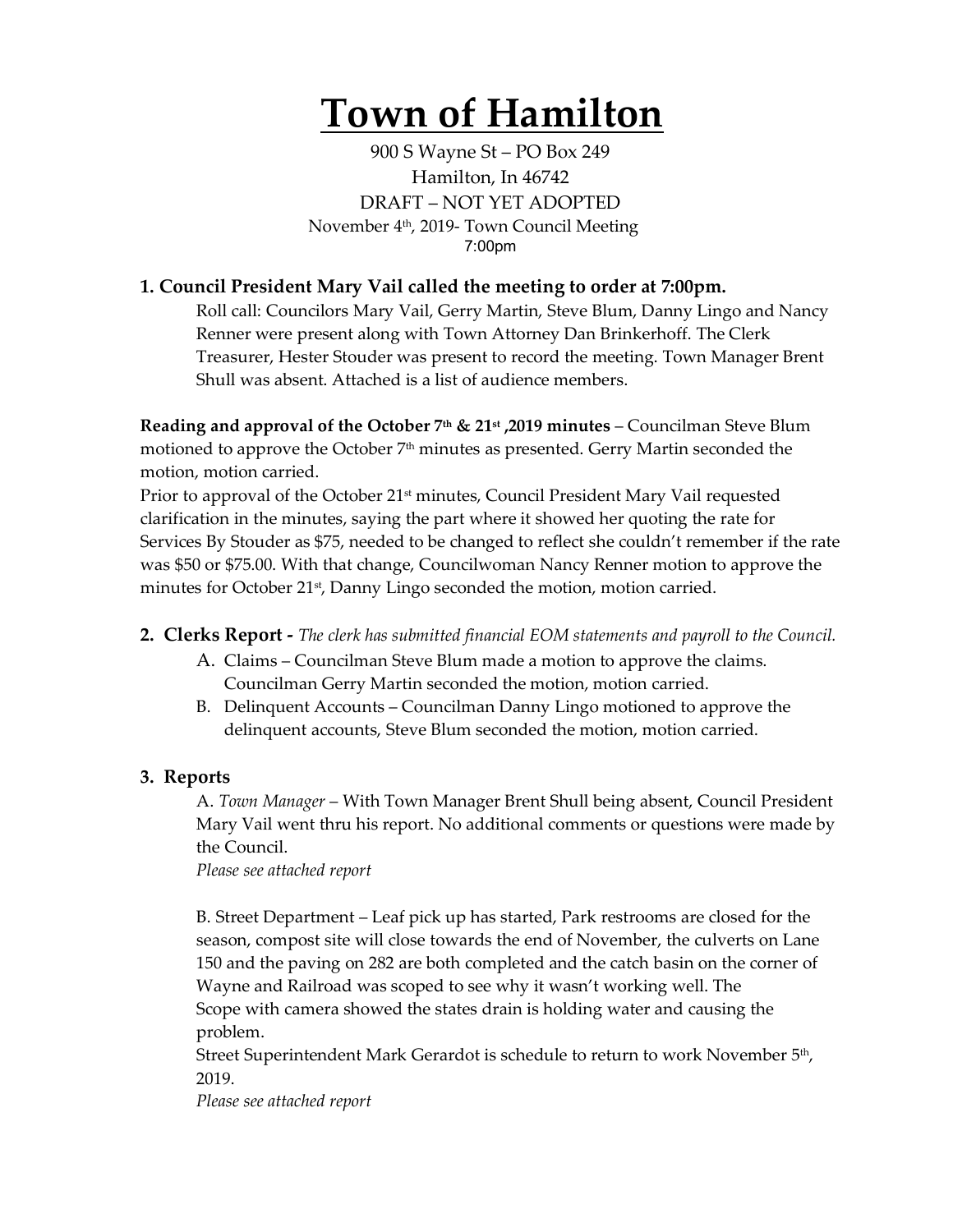C**.** Police Department – Marshal Jermey Warner presented quotes for the new police vehicle from several dealerships. He recommended going with Vanwert Ford's interceptor, as it came fully equipped and road ready. Therefore, the price was higher than the others. The Council discussed the options and how the purchase would take place in the 2020 budget, and approving a quote now would minimize their wait time in the new year. Steve Blum then motioned to approve the interceptor from Vanwert Ford. Gerry Martin seconded the motion, motion carried. Marshal Jermey Warner said the department received training on firearms by fellow office Richard Lineberry. Councilmember Nancy Renner asked if those training are open to the public? Marshal Warner said at this time they are not. But should the Council want him to purse opening them to the public, he would look into what it would entail. At this time, no direction was given.

The Council would like the request for take home vehicles to be added to the December agenda. Marshal Jermey Warner, Clerk Hester Stouder and Attorney Dan Brinkerhoff will work on the amendment to the Personnel Policy, to include no personal use and how 2 vehicles will remain in Town for reserves and emergency response. Final approval will be on the December agenda. *Please see attached report.*

D**.** *Water Department* – Water Department Assistant Superintendent Brad Haskins submitted a monthly report and said he would continue to provide more information as he got more familiar with his responsibilities. *Please see attached report.* 

#### **4. Old Business –**

A. Curbing and work on Lane 221 with Highlands Association – Street Department Assistant Superintendent Tom Platter spoke up in Brent's absence saying everything was at a standstill until Brent gets estimates for cost. The Highlands association Approved an amount, then it was increased when additional work was added. The Highlands association doesn't necessarily agree with the extra work that was added. And are waiting to approve additional funding until they can see what the difference will be.

The Council will wait until the December meeting to see if Brent has any new information or updated quotes for the project, to include the additional work.

B. Public Beach Project – ERI will have a rendering of the Beach project by November 18th, 2019.

C. Contract for Water Services – This was back on the agenda due to the Town Attorney being present to answer any questions. Clerk Treasurer Hester Stouder didn't have any questions but did read a prepared statement that is attached.

D. Pay Raises for 2020 – The Council approved a year end bonus during the October Council meeting. However, a range up to 5% was allowed for raises during the 2020 year. Clerk Treasurer Hester Stouder said the current Salary Ordinance would allow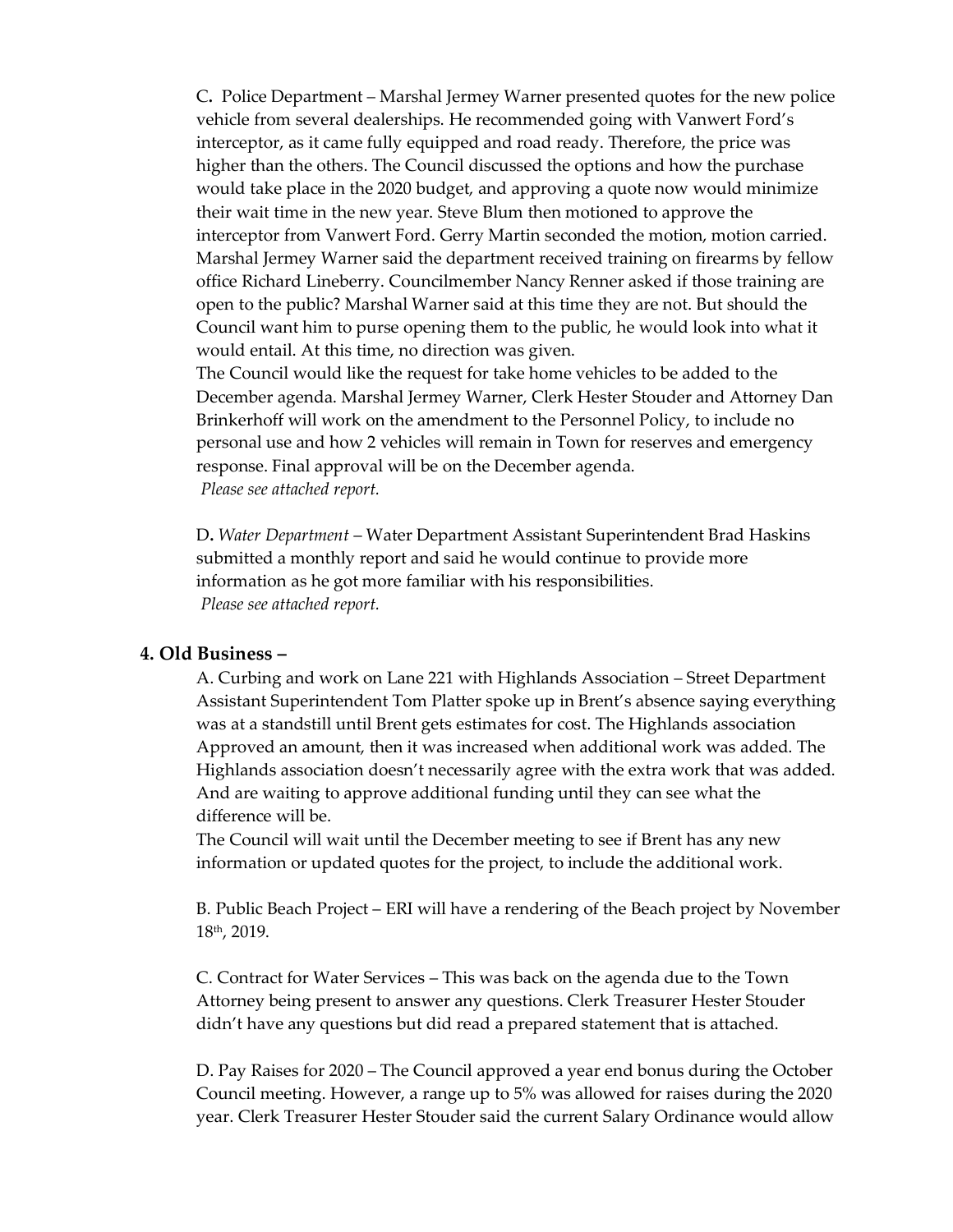for the range without any adjustments and then Brent would need to advise on any increases within the departments for rank or class advancement. With Brent's absence the Council wanted to wait for his input and asked the Clerk to provide a spreadsheet with the proposed raise amounts for them to review. It will then be back on the December agenda for the Council to finalize for the 2020 budget year.

E. Board Appointments – please see attached list – These will be finalized in December when Town Manager Brent Shull is back. It was noted that Herb Howard, a County appointment for the Plan Commission will need replaced for the upcoming year.

F. Ordinance 2019-4 – Amending Title VII – Chapter 73 parking schedules –  $1<sup>st</sup>$  reading for the ordinance will be presented at the December  $2<sup>nd</sup>$  Council meeting.

### 5. **New Business –**

No new business was brought before the board at this time.

## **Public Comments/Questions concerning ADA or other items of Business –**

Community resident Tina Bosse addressed the Council, saying she understood in prior practice that the Council would look at qualifications, local preference and similar things when making decisions for contracts, how then did the Attorney advise to go with an outside vendor at a higher rate with the most recent Water Contract for services. She also asked why the Contract was signed prior to the approval in an open meeting.

Town Attorney Dan Brinkerhoff stated that, maybe not in Hamilton, but other places it can be common practice to sign a contract and later bring it to a meeting for approval.

Council President Mary Vail responded to the other comments saying she acted fiscally responsible by approving Mr. Krafft at \$60 per hour for 10 hours a week versus the previous superintendent at \$20 per hour for 29 hours a week. She said the previous Superintendent told Town Manager Brent Shull all he was doing was "keeping them legal." In her opinion, with the choice they made, they were "getting their money's worth".

Clerk Treasurer Hester Stouder asked Council President Vail if the same responsibilities were being done by the new contractor for 10 hours a week that were done by the former employee in 29 hours?